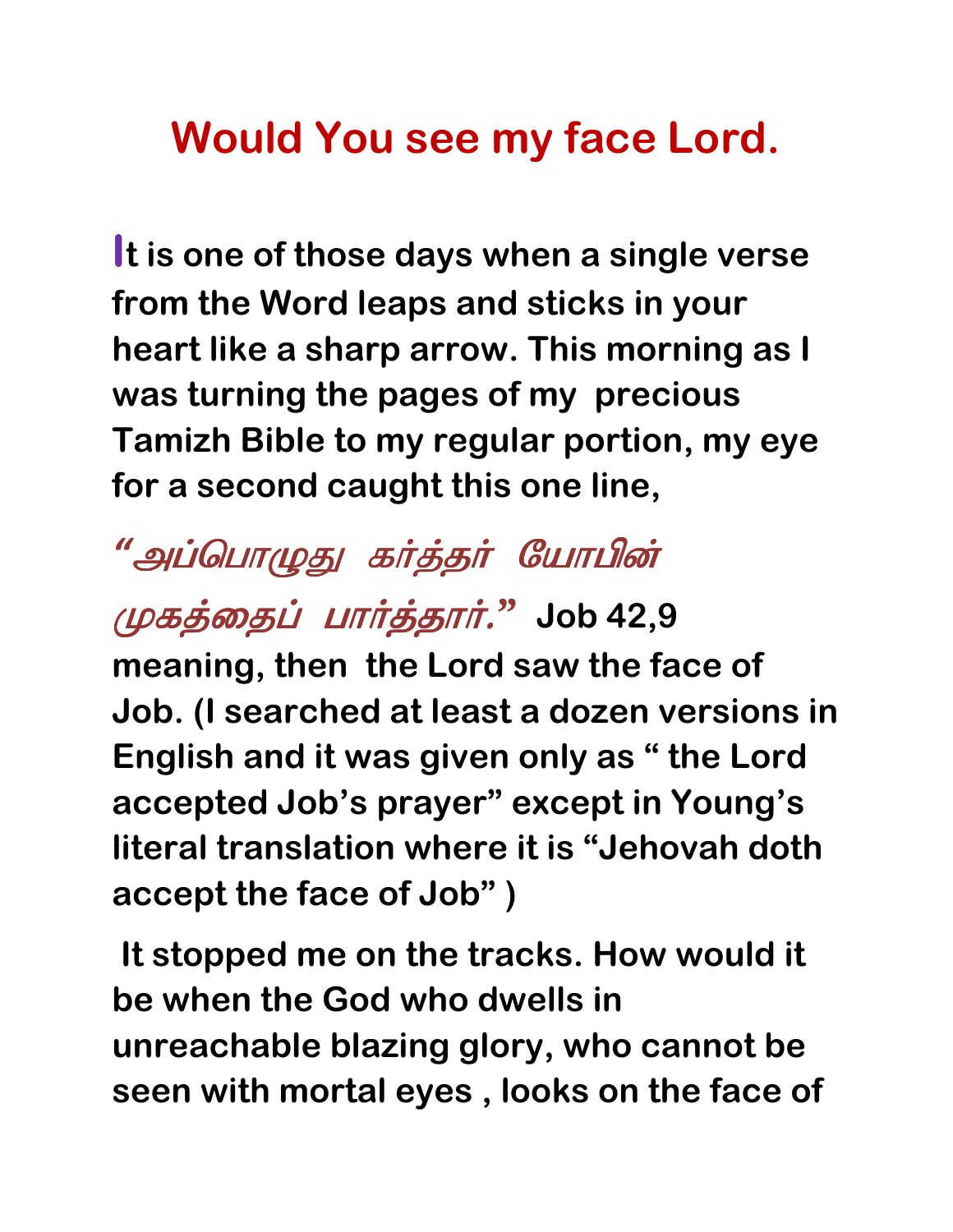**His children! Would God really see my face? If He sees my face what would He find there. Pure and earnest intercession like Job or will He see just the emptiness behind the facade of smiles and hellos.** 

**To look into my heart needs much courage, to face myself, to put myself in the table of examination, my thoughts, my schemes, my own working out and to see what God sees in me. I realized it was too easy to put a finger on other people criticizing, condemning rather than looking into my own depths. This verse was turning in my heart like a double edged sword.** 

**Will His eye look into my eyes and reach to the root of my heart? What will He see there and what will He think about me?** 

**It was good to be reminded once again, that the eyes of the Lord watches over it all. One moment He calls the starry host by name, all those countless billions and at the same**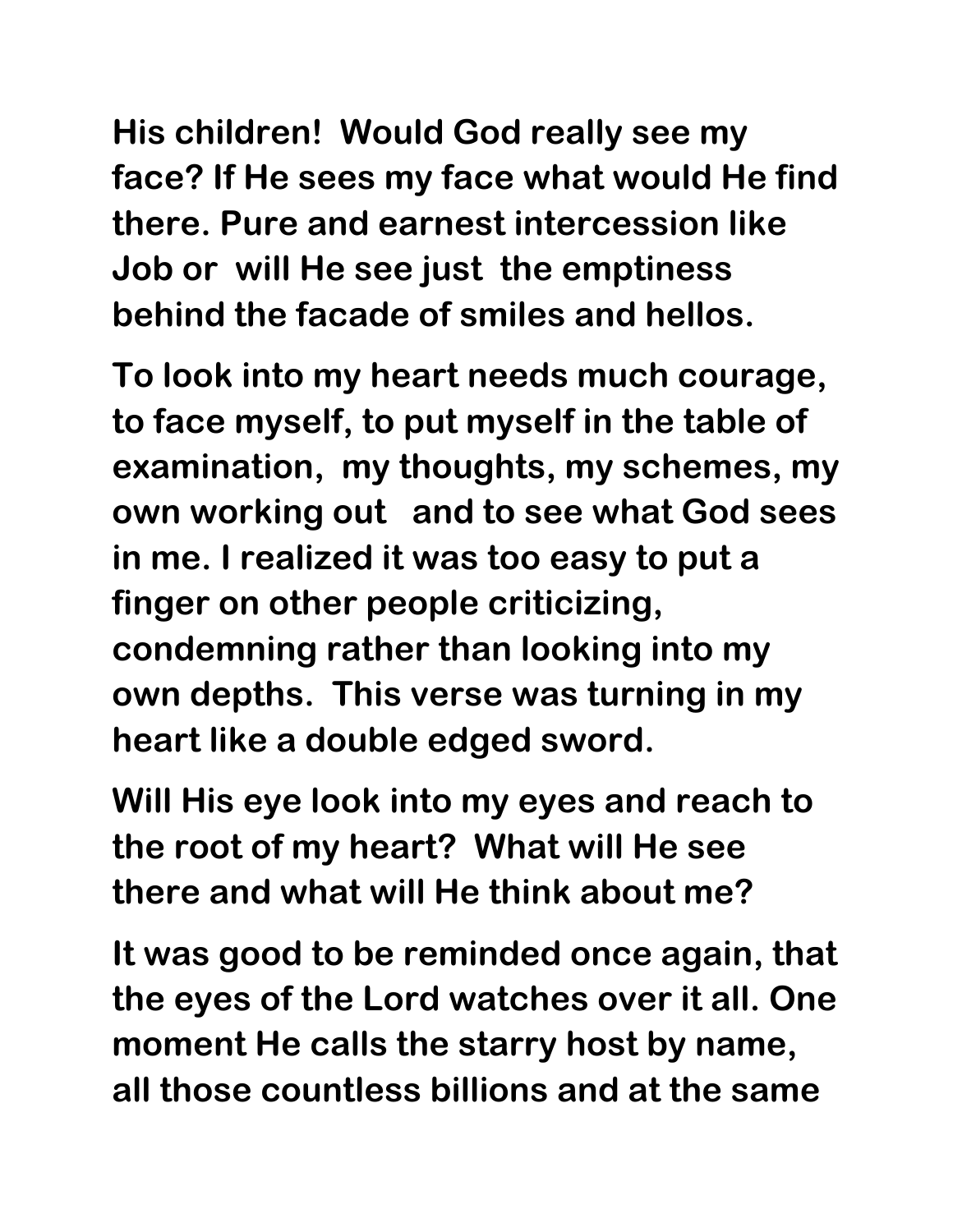**moment He can look deep into my face. This blows my mind apart. Too much to comprehend and too humbling.** 

**It was my prayer again, that He would only be pleased when He looks at my face and find in my heart intercession for my nation, for all the peoples of the world.** 

**It is so true God is so pleased when He looks into a face that intercedes. God was so pained with the sad faced cynical Jonah and asked him, "Will I not be concerned about the lost?"** 

**It is so easy to become so preoccupied with this existential humdrum that we miss out on the bigger plane of intercession that God wants every one of us to be part of. It is so easy to grumble about a withered vine, when millions are marching to hell.**